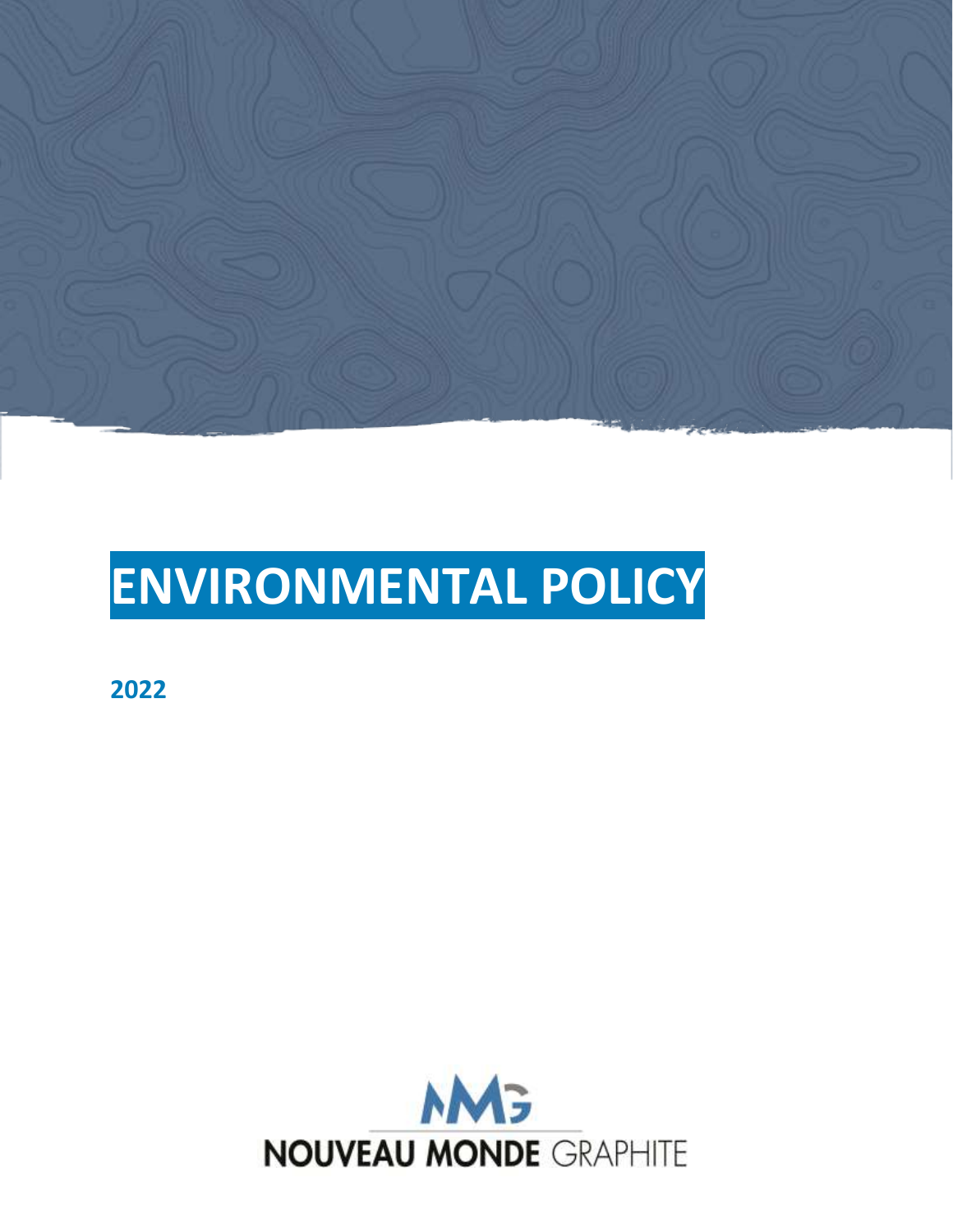# **ENVIRONMENTAL POLICY**

At Nouveau Monde Graphite Inc. ("NMG"), we are committed to a responsible and sustainable development. We recognize our responsibility to identify, monitor, avoid, mitigate, and manage the social and environmental impacts of our operations and, thus reduce negative outcomes while improving benefits. Through our decisions and actions, we are aiming for environmental excellence in all aspects of our business.

We consider environmental and social engagement an essential aspect of our corporate governance. Dialogue with our communities and stakeholders is essential for carrying out our current and proposed operations, as well as developing and implementing our projects and sustainability strategies.

This policy aligns with our Sustainability Policy principles of creating shared value, powering a cleaner future, and accelerating the wheel of change. We are continuously looking for innovative solutions to advance and improve our environmental stewardship. As our operations progress towards commercial stage, we will develop environmental targets and report on our progress yearly.

## **OUR APPROACH**

The following principles and actions will guide all the choices we make in the respect of our environment, our employees, our communities, Indigenous peoples, and our stakeholders:

- » Adopting a holistic approach to managing our business strategy, operations, and relationships, assuming responsibility for our present and long-term impact on the environment;
- » Protecting, enhancing where possible, and preserving the current environment of the community as well as its natural attributes;
- » Developing designs, plans, protocols and policies to minimize risks to people and the environment for all phases of our operations;
- » Reducing, reusing, and recycling resources, water, waste, and emissions while increasing efficiency and effectiveness;
- » Developing and maintaining interdisciplinary knowledge aligned with standards, protocols, legislation and international best practices to support our decisions;
- » Complying, and if possible going beyond, environmental laws, regulations and other requirements specific to our projects;
- » Actively involving experts, community members and Indigenous peoples in the management of habitat and ecosystems matters for all our sites;
- » Relying on renewable energy to power our operations;
- » Looking at the full lifecycle of our products along with our corporate footprint to find opportunities to reduce resource consumption and achieve carbon neutrality;
- » Persistently examining our operations, and any waste they create, to find paths for valorisation and circular industrial models; and
- » Respecting the rights, culture, aspirations, and interests of communities and Indigenous peoples affected by the development of our projects with a collaborative and mutually beneficial relationships.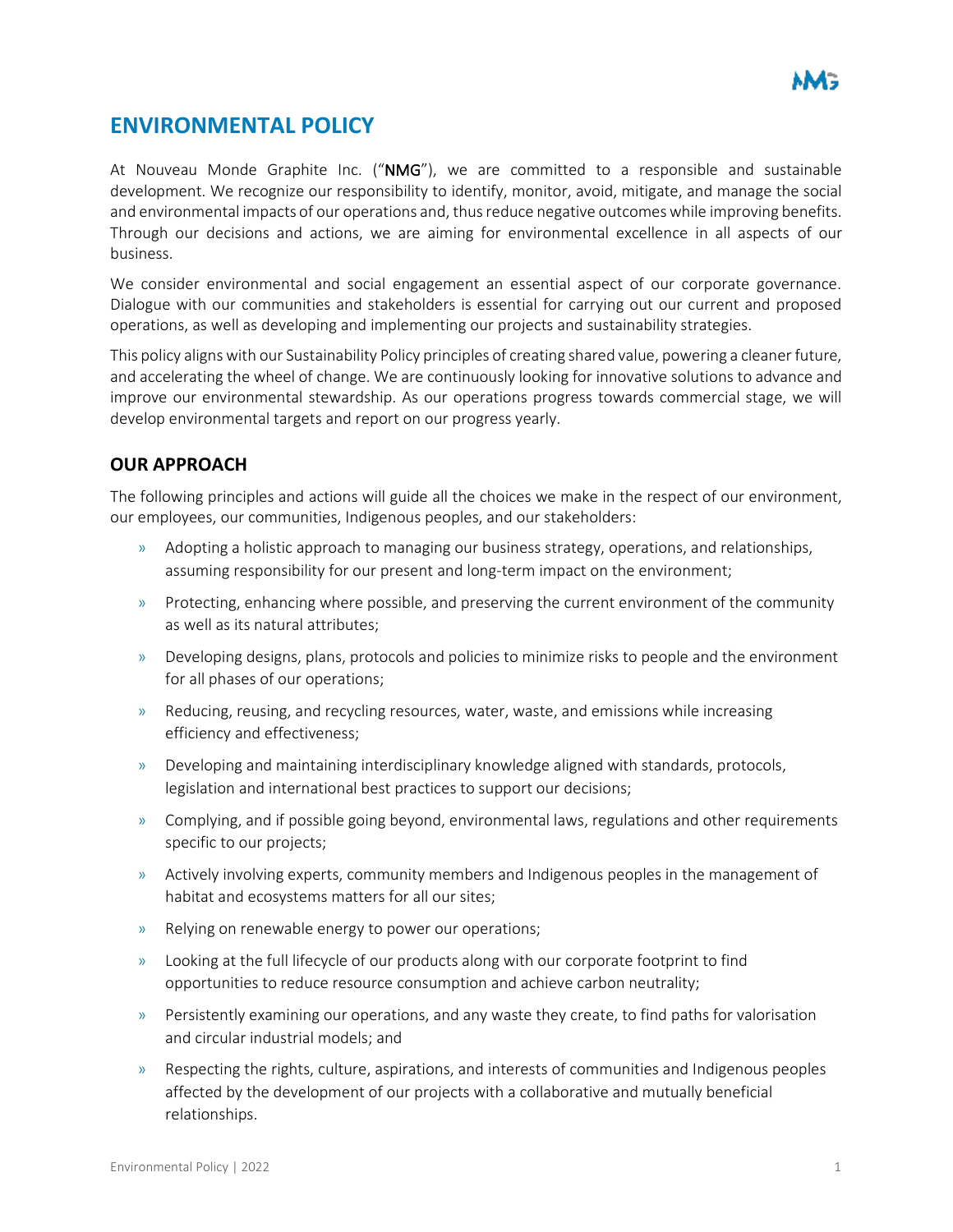

#### **OUR COMMITMENTS**

#### **Compliance and Accountability**

We are committed to complying with environmental laws, regulations, and other requirements specific to our projects. We are committed to continuous monitoring and disclosing of our use of natural resources and impact on the environment at every step of our development. In addition, we seek opportunities for continuous improvement to prevent environmental incidents, limit our operations' footprint and improve the DNA of our products.

#### **Water**

Our water stewardship promotes responsible usage of water as we recognize water as a form of collective wealth. We are committed to limiting our environmental footprint, minimizing our freshwater water intake and safeguarding water quality to avoid any material impacts to wildlife, ecological resources, and human health. Since reducing our consumption is our primary goal, we built our vision around reusing all water that touches our sites before contemplating any discharge to the environment.

Considering that tailings management can have a significant impact on water effluents and management, NMG is dedicated to mitigating that risk to protect water, surrounding ecosystems, and landscape. Pulling from best practices across other mining operations, we have designed the Matawinie mine with a view to prevent acid generation, reduce the project's footprint, limit risks associated with tailings infrastructure, and support progressive land reclamation. Our system of desulphurization, dry-stacking, and co-disposal of tailings with waste rock aligns with best practice requirements by the Global Tailings Review, the International Network for Acid Prevention, and the Canadian Mine Environment Drainage Program.

#### **Biodiversity**

We are committed to reaching no net loss, and even exceeding, when possible, the original biodiversity threshold of our sites while ensuring the community's safety and protection natural resources. Our decisionmaking process for biodiversity is based on the mitigation hierarchy (avoidance, minimization, rehabilitation/restoration, offset).

Our promise to safeguard and minimize impacts on biodiversity is supported by environmental baseline studies that inform our mitigation and protective measures for vulnerable and at-risk species living on our lands.

#### **Air Quality**

We are committed to protecting public health and acknowledges that air quality is an essential component of a healthy living environment. Our objective is to always maintain air contaminant concentrations under regulated levels and to avoid local pollution.

#### **Energy and Climate**

We are committed to adopting clean energy sources and technologies as they become available. We consider climate change in any development design and acknowledge that businesses have a role in addressing this global challenge. We are committed to providing sustainable and carbon-neutral materials to support climate action on a global scale.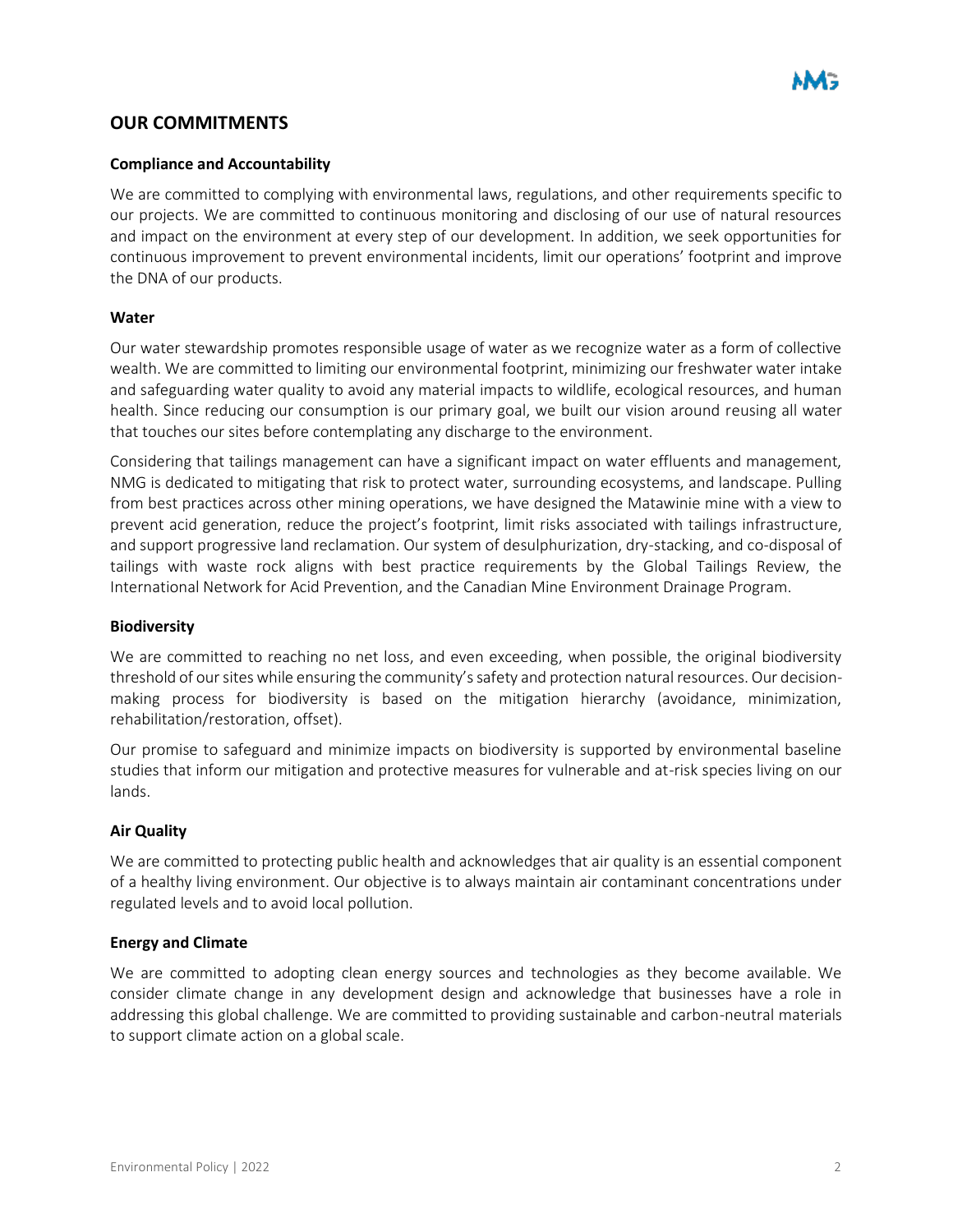

#### **Noise**

We are mindful of our neighbors, users of the territory, and local fauna, and are committed to maintaining noise levels in compliance with regulation through monitoring, equipment selection, design of our facilities and operational parameters.

#### **Circular Economy**

We continuously improve our approach to residual and hazardous materials management when developing our products. We are always looking for synergies to recycle and/or give a second life to our residual waste. We are cautious to protect human health and the environment during transportation, storage, use, recycling and disposal of our hazardous waste.

#### **Social Acceptability**

We inform affected-communities and stakeholders of our efforts to preserve the community's essence and well-being. We will keep consulting our communities to make sure that their preoccupations and concerns are addressed and answered. The list of our mitigation measures is publicly accessible to ensure transparency and to demonstrate that our operations meet our commitments.

#### **POLICY SCOPE**

This policy covers all our activities, products, and services, and provides our employees, contractors, community members, clients, shareholders, and partners with a reference framework for the management of environmental issues.

This policy is supported by our Health, Safety, Environment, Sustainability and Social Management Standards and other internal guidance and will be regularly reviewed and updated as required.

The President and CEO is accountable for the success of this policy, along with the support of our Vice President, Engineering, Environment & Matawinie Project, who is responsible for reviewing, and updating the policy annually.

#### Approved by the Board of Directors on March 22, 2022.